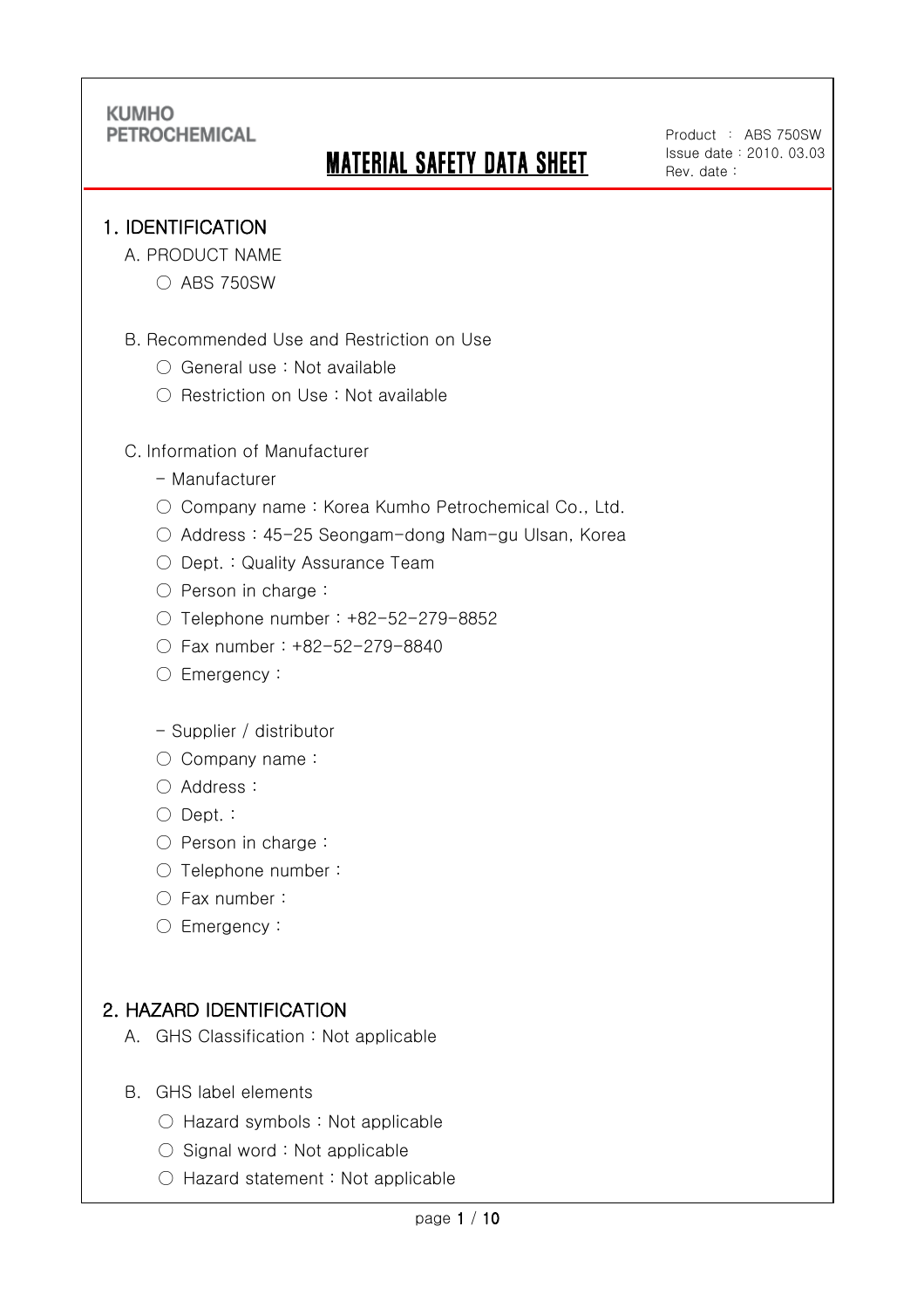Ī

# MATERIAL SAFETY DATA SHEET

Product : ABS 750SW Issue date:2010. 03.03 Rev. date :

○ Precautionary statements : Not applicable

C. Other hazards which do not result in classification :

- NFPA rating: (0~4 steps) : Health=1, Flammability=1, Reactivity=0

## 3. COMPOSITION/INFORMATION ON INGREDIENTS

| Chemical name                              | CAS No./ECL No./EINECS No. Contents(%) |            |
|--------------------------------------------|----------------------------------------|------------|
| Acrylonitrile-butadiene-styrene co-polymer | $9003 - 56 - 9$ /KE-29398/-            | $97 - 100$ |
| Stabilizer                                 | Proprietary                            | $0 - 1$    |
| Lubricant                                  | Proprietary                            | $0 - 2$    |
| Acrylonitrile monomer                      | 107-13-1/KE-29393/203-466-5            | < 0.1      |
| Butadiene monomer                          | 106-99-0/KE-3719/203-450-8             | < 0.1      |
| Styrene monomer                            | 100-42-5/KE-35342/202-851-5            | < 0.1      |

※ Reference No. : ECL(Registration number of Korean Existing Chemical List) EINECS(Registration number of Europe Existing Chemical List)

## 4. FIRST-AID MEASURES

- A. Eye Contact :
	- Immediately flush eyes with plenty of water at least 15minutes.
	- If irritation persists, get a doctor's examination.
	- Lifting eyelids occasionally to wash eyelids down enough to follow up.

#### B. Skin Contact :

- Wash the contaminated skin area with running water.
- Cooling the contaminated skin with cool running water when contact with melt.
- Get medical attention when burn by melt.
- C. Inhalation :
	- Remove exposed person to fresh air.
	- Remove victim to fresh air and keep at rest in a position comfortable.
	- Get medical attention.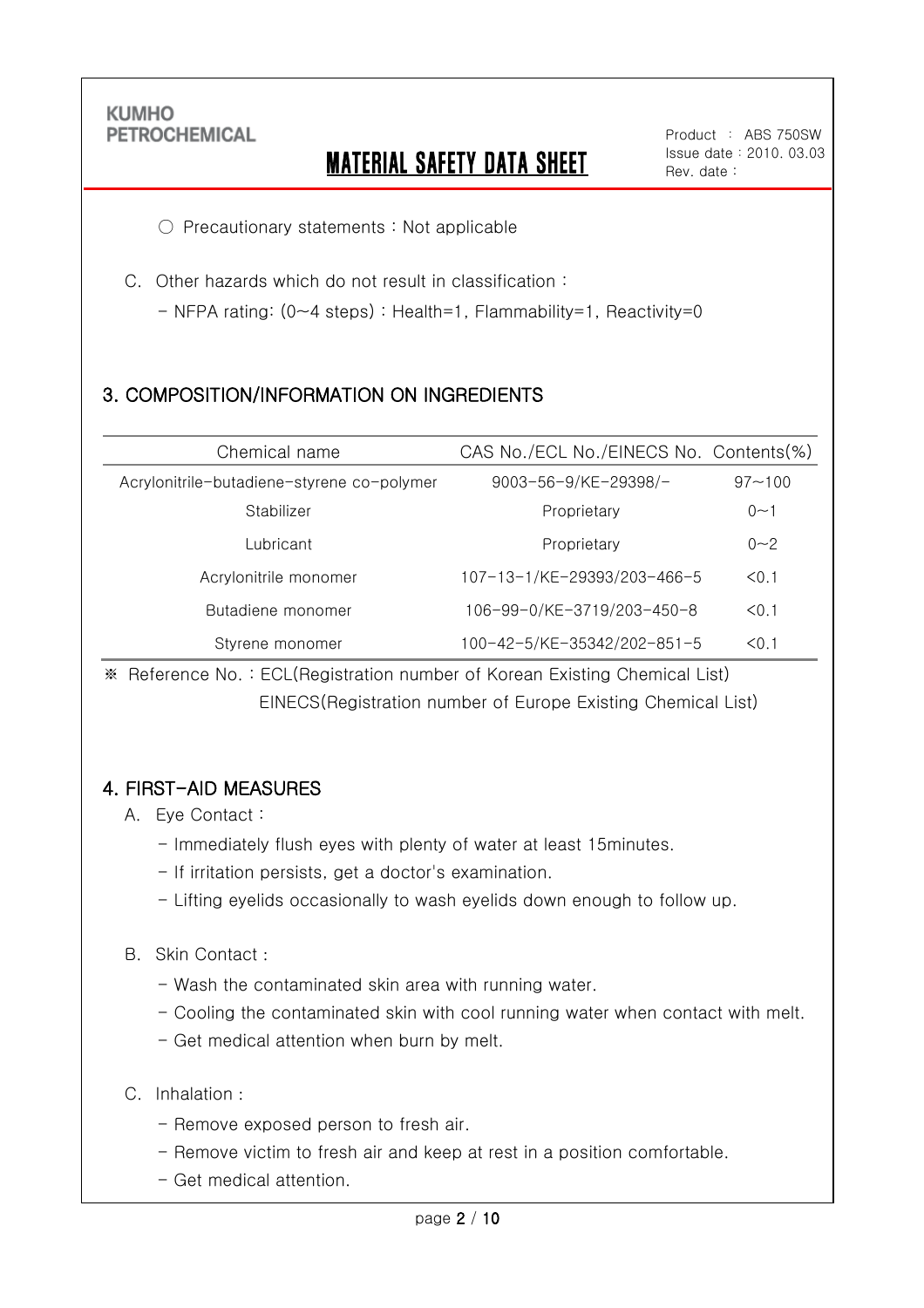# MATERIAL SAFETY DATA SHEET

Product : ABS 750SW Issue date:2010. 03.03 Rev. date :

D. Ingestion :

Ī

- Rinse mouth with water.
- Give large amounts of water.
- Toxic by ingestion does not high.
- If irritation or symptoms occurs, get a doctor's examination.
- E. Delay and immediate effects and also chronic effects from short and long term exposure : Not available
- F. Notice to Physician :
	- Treatment may vary with condition of victim and specifics of incident.

#### 5. FIRE FIGHTING MEASURE

- A. Suitable (Unsuitable) extinguishing media :
	- Extinguishing media : Carbon Dioxide, Dry Chemical, Water.
	- Unsuitable Extinguishing media : Do not use direct water.
	- Big Fire : Water spray, regular foam
- B. Specific hazards arising from the chemical
	- Combustion : Carbon monoxide, Carbon dioxide, hydrogen cyanide
	- Levels of fire hazard : Not available
- C. Fire fighting procedures and equipments :
	- Wear appropriate personal protective equipment(see section 8. EXPOSURE CONTROLS/PERSONAL PROTECTION).
	- Avoid inhalation of smoke or gas when fire fighting.
	- Move container from fire area if it can be done without risk.
	- Cool containers with water until well after fire is out.

#### 6. ACCIDENTAL RELEASE MEASURES

- A. Personal Precautions, Protective Equipment and Emergency procedures :
	- Perform in accordance with 「 See section 8. EXPOSURE CONTROLS / PERSONAL PROTECTION」. Put on appropriate personal protective equipment.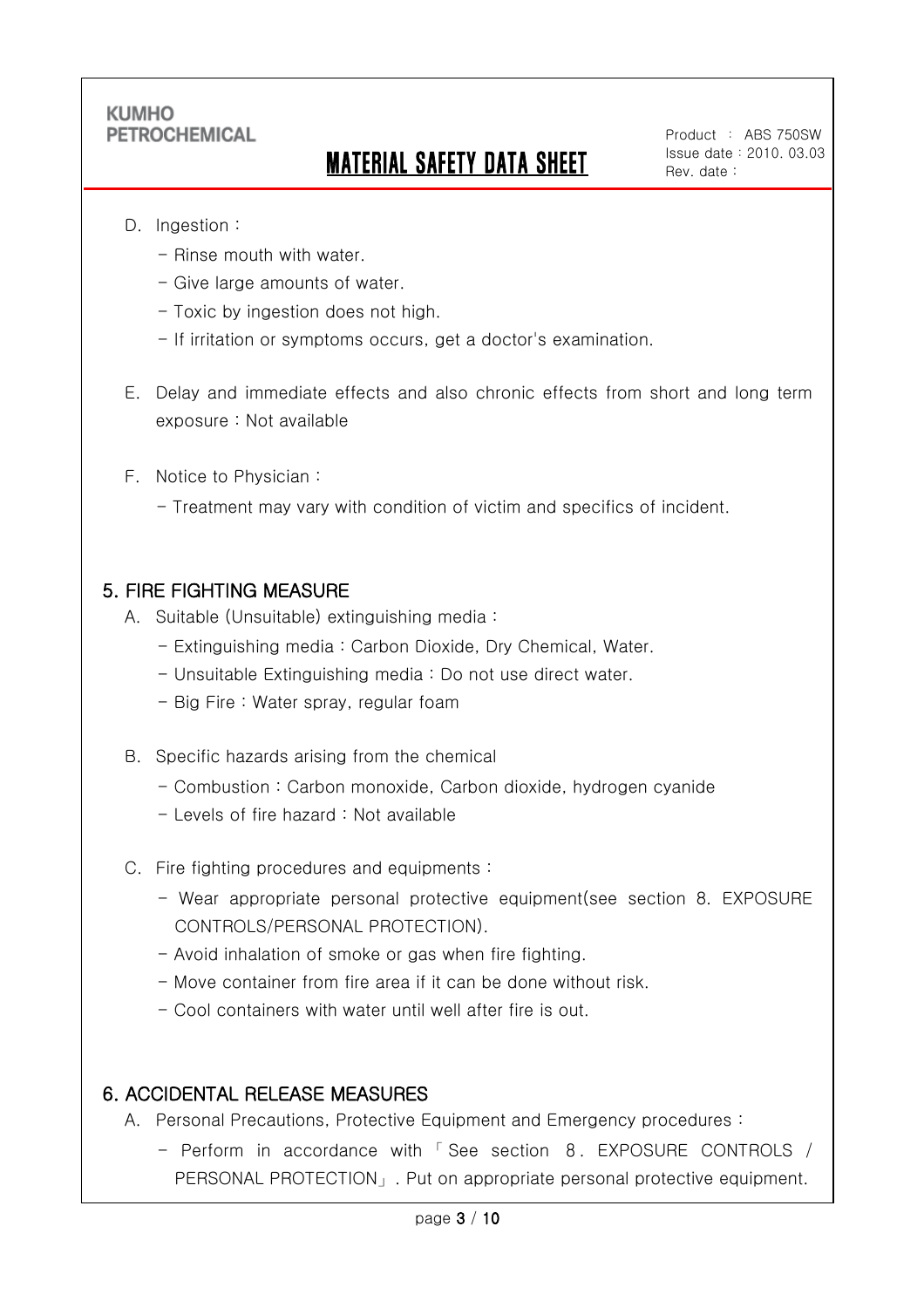Ī

## MATERIAL SAFETY DATA SHEET

Product : ABS 750SW Issue date:2010. 03.03 Rev. date :

- Where possible allow leak of molten material to solidify mechanical and chemical protective.
- Use a way to minimize dust.
- Avoid contact with eyes and skin.
- Avoid inhalation of substance itself or combustion.
- Evacuation against the wind.
- Avoid contact with heat, sparks, flame or other ignition sources.
- B. Environmental Precautions
	- Avoid dispersal of spilt material and runoff and contact with waterways, drains and sewers. If large spills, advise emergency services.
- C. Methods and materials for containment and cleaning up :
	- $\bigcirc$  For small spills.
		- Remove all sources of ignition.
		- Suppression occurrence of dust.
		- Appropriate container for disposal of spilled material collected.
		- Ventilate leak areas and clearing leak area.
	- $\circlearrowright$  For large spills.
		- Remove all sources of ignition.
		- Suppression occurrence of dust.
		- Avoid entering to sewers or water system.
		- For disposal of spilled material in appropriate containers collected and clear surface.
		- Appropriate container for disposal of spilled material collected.

## 7. HANDLING AND STORAGE

#### A. Handling :

- Perform in accordance with 「 See section 8. EXPOSURE CONTROLS / PERSONAL PROTECTION」. Put on appropriate personal protective equipment.
- Handle in a well-ventilated place.
- Avoid contact with heat, sparks, flame or other ignition sources.
- Remove all sources of ignition.
- Ground all equipment.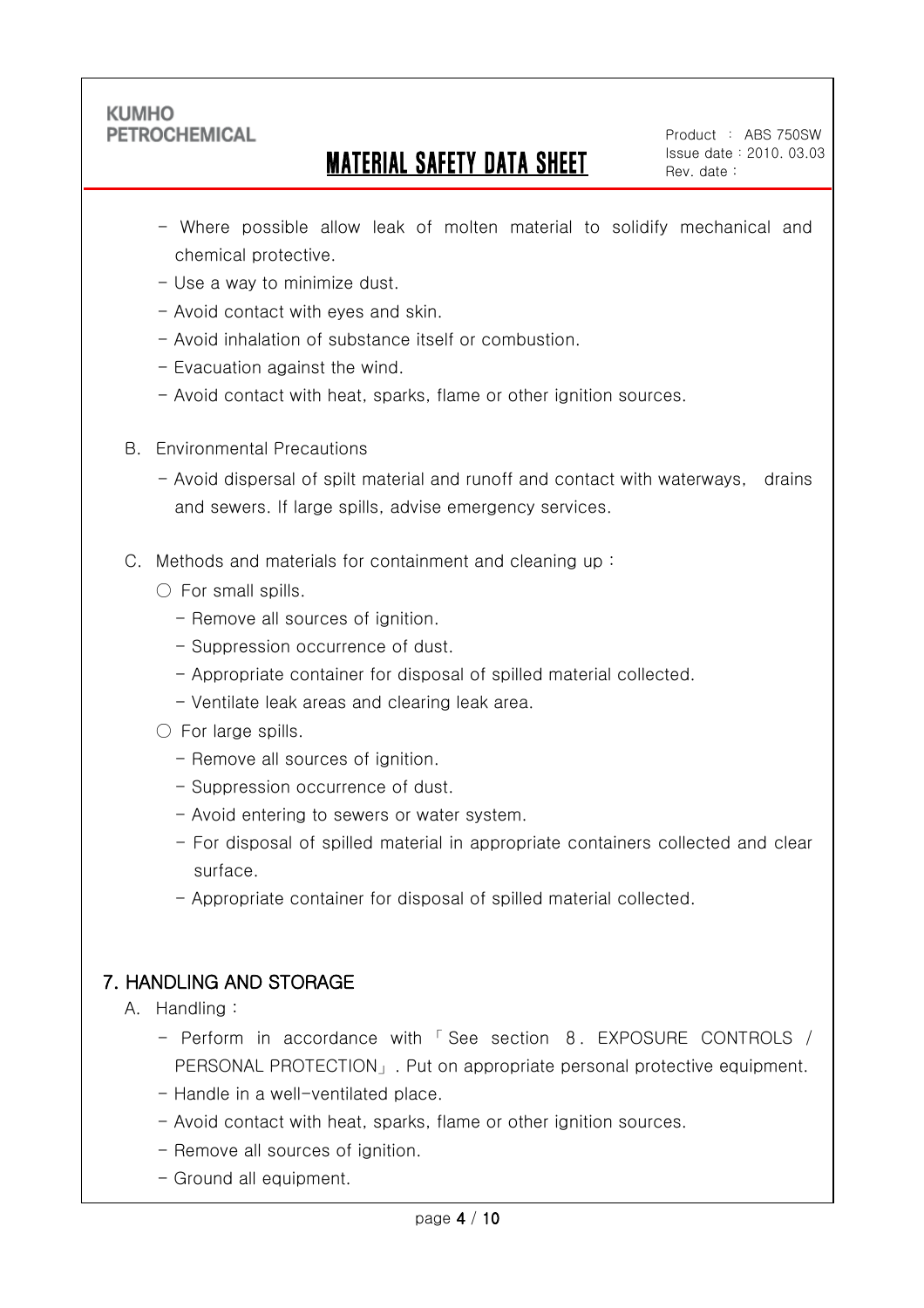Ī

# MATERIAL SAFETY DATA SHEET

Product : ABS 750SW Issue date:2010. 03.03 Rev. date :

- Wash thoroughly after handling
- B. Storage Precautionary Statements :
	- Keep in original container and tightly closed.
	- Avoid contact moisture.
	- Avoid contact with incompatible materials.

### 8. EXPOSURE CONTROLS/PERSONAL PROTECTION

- A. Exposure limit
	- Exposure limit under ISHL : Not applicable
	- ACGIH : Not applicable
	- Biological exposure limits : Not applicable
- B. Engineering Controls
	- A system of local and/or general exhaust is recommended to keep employee exposures above the Exposure Limits. Local exhaust ventilation is generally preferred because it can control the emissions of the contaminant at its source, preventing dispersion of it into the general work area. The use of local exhaust ventilation is recommended to control emissions near the source.
- C. Personal Protective Equipment :
	- O Respiratory Protection : Use the respirator be given official approval by Korea Occupational Safety & Health Agency. Under conditions of frequent use or heavy exposure, Respiratory protection may be needed. Respiratory protection is ranked in order from minimum to maximum. Consider warning properties before use.
		- Dust, mist, fume-purifying respiratory protection
		- Any air-purifying respirator with a corpuscle filter of high efficiency
		- Any respiratory protection with a electromotion fan(for dust, mist, fume-purifying)
		- ※ For Unknown Concentration or Immediately Dangerous to Life or Health
			- Self-contained breathing apparatus(pressure-demand or other positive-pressure mode in combination)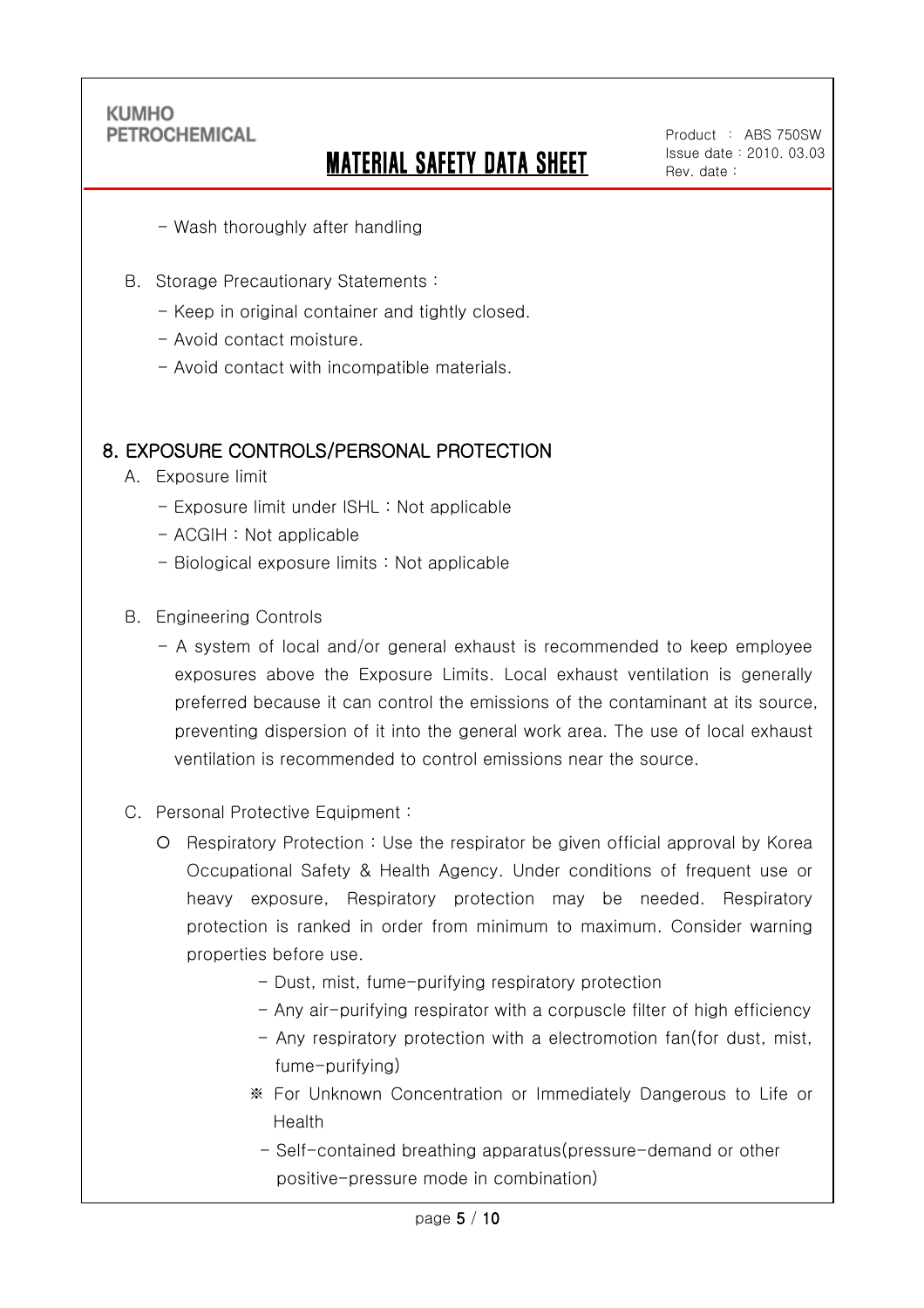Ī

## MATERIAL SAFETY DATA SHEET

Product : ABS 750SW Issue date:2010. 03.03 Rev. date :

- Supplied-air respirator with full facepiece

- Eye Protection : Wear primary eye protection such as splash resistant safety goggles with a secondary protection faceshield. Provide an emergency eye wash station and quick drench shower in the immediate work area.
- Hand Protection : Wear chemical resistant protected gloves if there is hazard potential for direct skin contact. Wear heat resistant protected gloves to withstand the temperature of molten product.
- Body Protection : Wear chemical resistant protected clothing if there is hazard potential for direct contact.

## 9. PHYSICAL AND CHEMICAL PROPERTIES

- A. Appearance : Solid
- B. Odor : Distinctive odor
- C. Odor threshold : Not available
- D. pH : 7
- E. Melting point/Freezing point : Not applicable
- F. Initial Boiling Point/Boiling Ranges : Not applicable
- G. Flash point : 349℃(660℉)
- H. Evapourating Rate : Not applicable
- I. Flammability(solid, gas) : 1/16" HB(UL 94)
- J. Upper/Lower Flammability or explosive limits : Not available
- K. Vapour pressure : Not applicable
- L. Solubility :
	- Water : Insoluble

Acetone, MEK, dichloromethane: Soluble

- Alcohol, Mineral Oil: insoluble
- M. Vapour density(Air=1) : Not applicable
- N. Relative density : 1.02~1.17
- O. Partition coefficient of n-octanol/water : Not available
- P. Autoignition Temperature : 455℃
- Q. Decomposition Temperature : Not applicable
- R. Viscosity : Not applicable
- S. Molecular weight : 50,000~200,000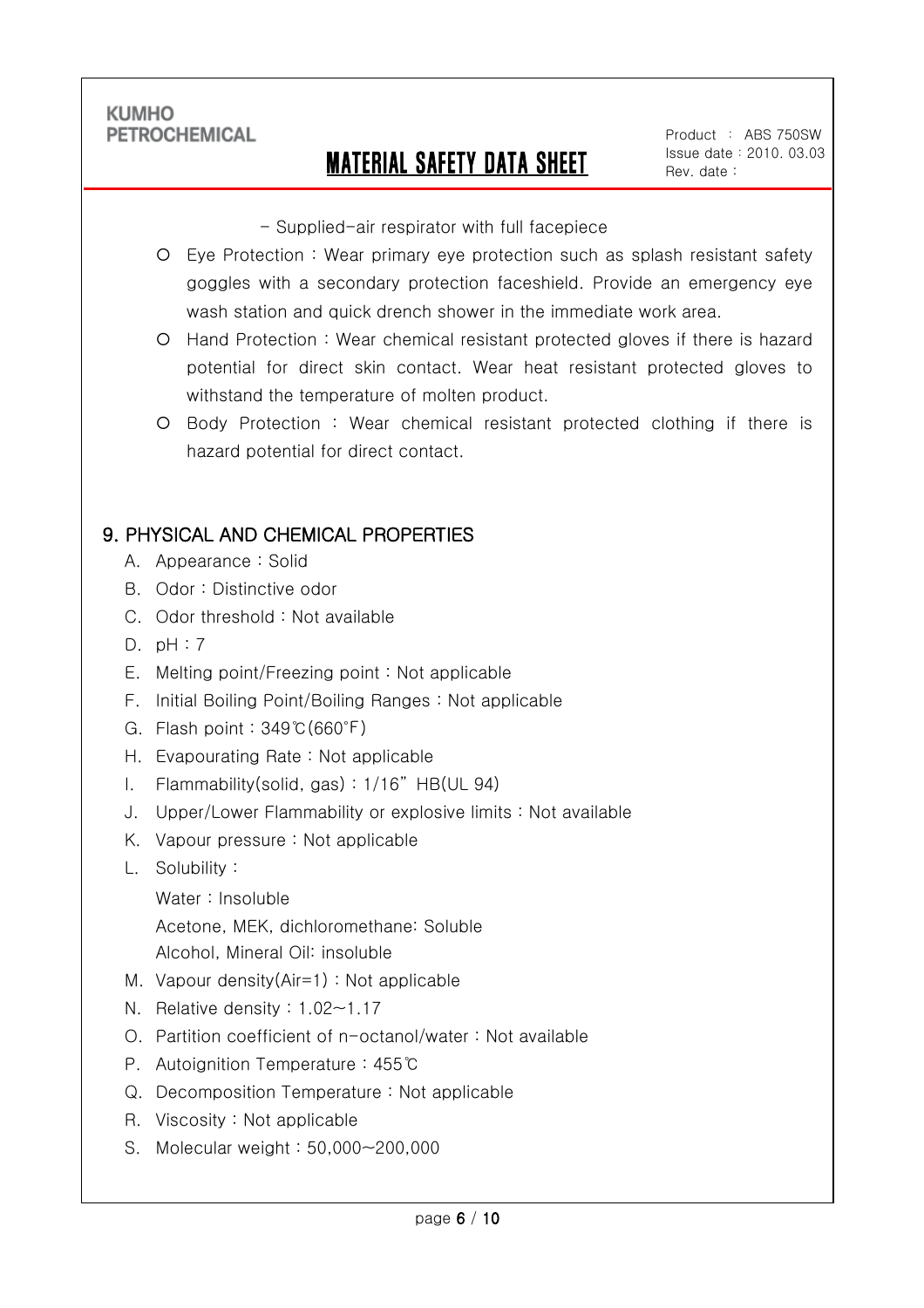# MATERIAL SAFETY DATA SHEET

Product : ABS 750SW Issue date:2010. 03.03 Rev. date :

## 10. STABILITY AND REACTIVITY

A. Stability

Ī

- This material is stable under recommended storage and handling conditions
- Decompose at 320℃ on heating.
- B. Possibility of Hazardous Reaction
	- Will not occur.
- C. Conditions to Avoid
	- Avoid contact with heat.
	- Avoid contact with heat, sparks, flame or other ignition sources.
- D. Materials to Avoid
	- Strong oxidizing agents.
- E. Hazardous Decomposition Products
	- Hydrogen cyanide
	- Generate monomer, oxides, gas/steam, hydrocarbon, low-molecular oligomers ring, gas products when heated to high temperature.

#### 11. TOXOCOLOGICAL INFORMATION

- A. Information on the likely routes of exposure
	- (Respiratory tracts) : Not available
	- (Oral) : Not available
	- (Eye ∙ Skin) : Not available
- B. Delayed and immediate effects and also chronic effects from short and long term exposure
	- Acute toxicity : Not available
	- O Skin corrosion/irritation : Not available
	- O Serious eye damage/irritation : Not available
	- O Respiratory sensitization : Not available
	- O Skin sensitization : Not available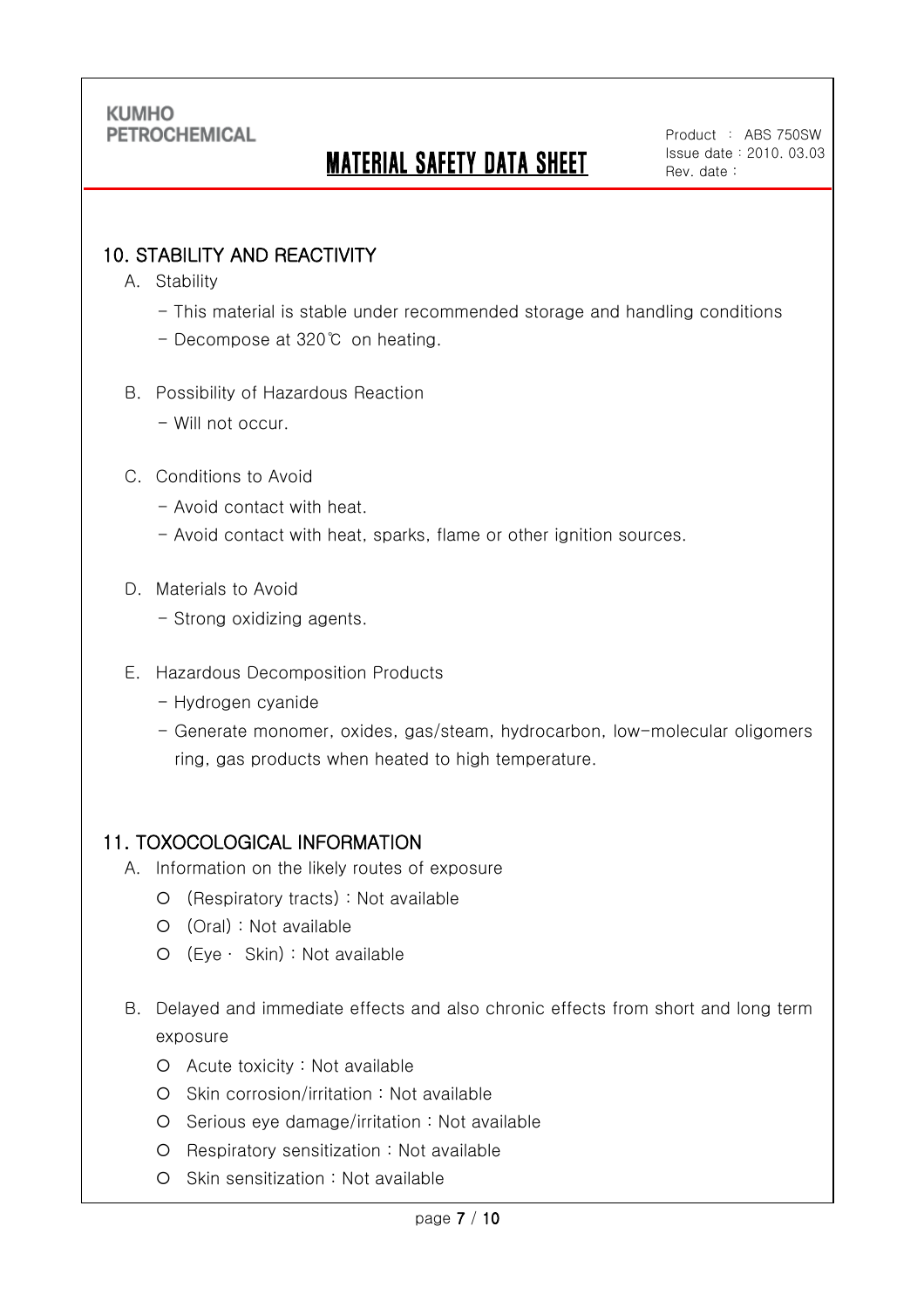Ī

## MATERIAL SAFETY DATA SHEET

Product : ABS 750SW Issue date:2010. 03.03 Rev. date :

- Carcinogenicity : Not available
- Germ cell mutagenicity : Not available
- $O$  Reproductive toxicity : Not available
- Specific target organ toxicity(single exposure) : Not available
- Specific target organ toxicity(repeated exposure) : Not available
- Aspiration hazard : Not available
- Chronic effect : Not available
- C. Calculation the classification of the mixture(acute toxicity estimate calculation etc.) : Not applicable

## 12. ECOLOGICAL INFORMATION

- A. Ecotoxicity : Not available
- B. Persistence and degradability : Not applicable
- C. Bioaccumulative potential : Not applicable
- D. Mobility in soil : Not available
- E. Other adverse effects : Not applicable

#### 13. DISPOSAL CONSIDERATION

- A. Disposal methods
	- The user of this product must properly characterize the waste/container generated from the use of this product in accordance with all applicable federal, state and/or local laws and regulations in order to determine the proper disposal of the waste in accordance with all applicable federal, state and/or local laws and regulations.
- B. Special precautions for disposal :
	- The user of this product must disposal by oneself or entrust to waste disposer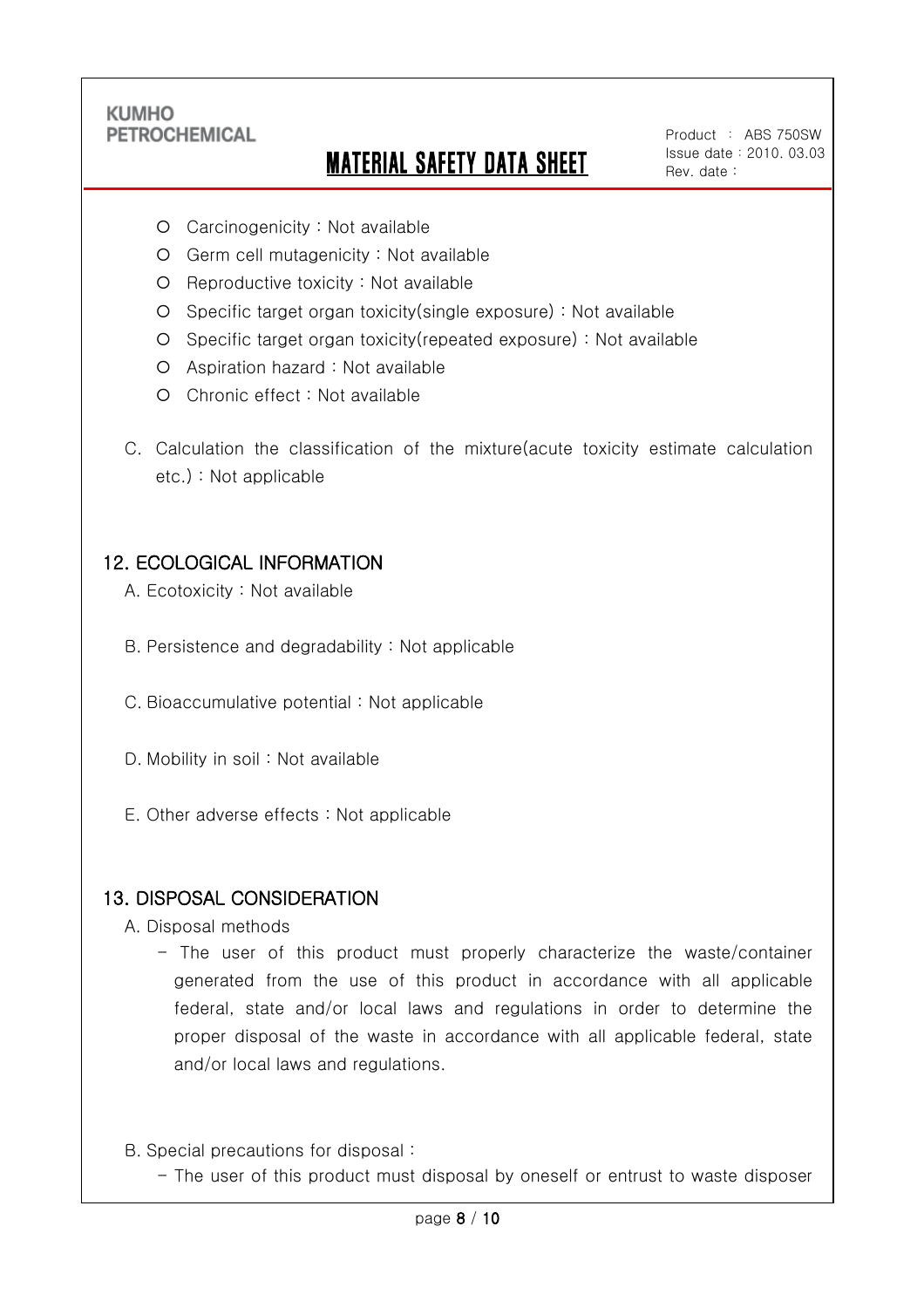Ī

## MATERIAL SAFETY DATA SHEET

Product : ABS 750SW Issue date:2010. 03.03 Rev. date :

or person who other' s waste recycle and dispose, person who establish and operate waste disposal facilities.

- Dispose of waste in accordance with local regulation.

## 14. TRANSPORT INFORMATION

A. UN number : Not regulated for transport of dangerous goods

- B. Proper shipping name : Not applicable
- C. Hazard class : Not applicable
- D. Packing group : Not applicable
- E. Marine pollutant : Not applicable
- F. Special precautions for user related to transport or transportation measures :
	- 1) EmS FIRE SCHEDULE : F-A
	- 2) EmS SPILLAGE SCHEDULE : S-H

#### 15. REGULATORY INFORMATION

A. Korea Industry Safety and Health Law (ISHL) :

- $\circ$  This product is not subject to the chemical for classification and labeling under ISHL Article 41.
- B. The Toxic Chemical Control Act in Korea(TCCA)
	- $\circ$  This product is not classified as Toxic chemical and Observational chemical under TCCA Article 2.3. and 2.4.
	- Toxic Release Inventory(TRI) Chemicals: Not regulated

C. Dangerous goods Safety Management Law in Korea : Not applicable